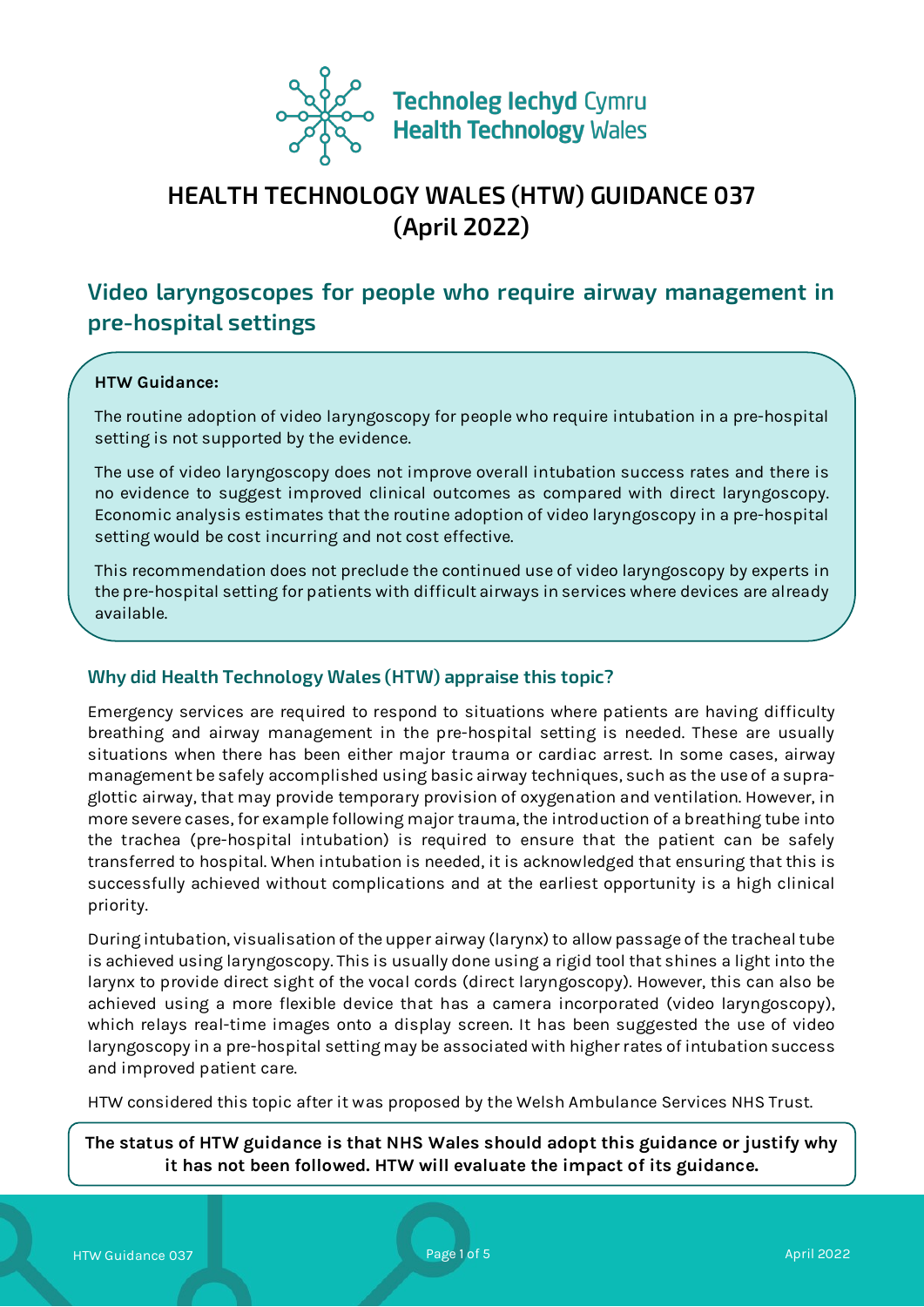# **Evidence Summary**

Refer to Evidence Appraisal Report 037 (EAR037) for a full report of the evidence supporting this Guidance.

- The EAR aimed to identify and summarise evidence that addresses the following question: What is the clinical and cost effectiveness of intubation using video laryngoscopy for people who require airway management in pre-hospital settings?
- A systematic review and meta-analysis, that included three randomised controlled trials (RCTs), was identified. In addition, three RCTs that were published after the systematic review were considered. HTW researchers noted that observational studies are also available and suggest that video laryngoscopy may provide benefits and, on this basis, guidelines from the Difficult Airway Society recommend that video laryngoscopy should be considered for use. Nonetheless, HTW researchers concluded that this evidence was associated with a high degree of potential bias and uncertainty and was not of sufficient quality to be included in the EAR, especially given the presence of a number of well-performed RCTs.
- HTW researchers conducted a meta-analysis on outcomes for first-pass intubation success and overall intubation success using data extracted from each of the six RCTs. Due to the high level of data heterogeneity when outcomes from all trials were pooled, HTW researchers also conducted subgroup analyses for studies where the population was predominantly cardiac arrest, or predominantly major trauma.
- The overall evidence suggests that use of video laryngoscopes compared to direct laryngoscopes does not lead to improvements in first-pass intubation success rates or overall intubation success and some studies suggest that the use of video laryngoscopes may lead to worse outcomes than direct laryngoscopes. Evidence is mixed on whether the use of video laryngoscopes improves time to intubation, with several studies suggesting no difference and a single study suggesting that video laryngoscopy may be quicker. In the study where video laryngoscopy does appear to deliver improved intubation time, the difference is minimal and is unlikely to be clinically meaningful considering the time needed to wait for emergency medical service attendance.
- There is some evidence that findings for intubation success may differ according to whether video laryngoscopes are used in cohorts of patients requiring intubation due to out-ofhospital cardiac arrest or cohorts requiring intubation after major trauma, with more promise for video laryngoscopes in the latter group. This finding should be interpreted with caution though since sub-group analyses relied on studies where one population was predominant, but data was subsequently aggregated.
- There is evidence that use of video laryngoscopy leads to an improved view of the glottis during intubation and this may explain qualitative evidence and expert opinion that suggests that professionals have a preference for video laryngoscopes. However, this improved view may be counterbalanced for some devices by a higher potential for technical problems, including fogging of the camera and the need for the specific ambient light. In addition, evidence suggests that an improved view does not necessarily lead to changes in professionals' perceived difficulty of intubation.
- The economic analysis shows that video laryngoscopes are considerably more expensive than direct laryngoscopes. Cost minimisation analysis suggests that the use of video laryngoscopy is not a cost-effective intervention. Since pre-hospital airway management in Wales is undertaken in the context of major trauma predominantly by the Emergency Medical Retrieval and Transport Services (EMRTS) but usually by paramedics for out-of-hospital cardiac arrest, a budget impact modelling scenario was undertaken to explore the differential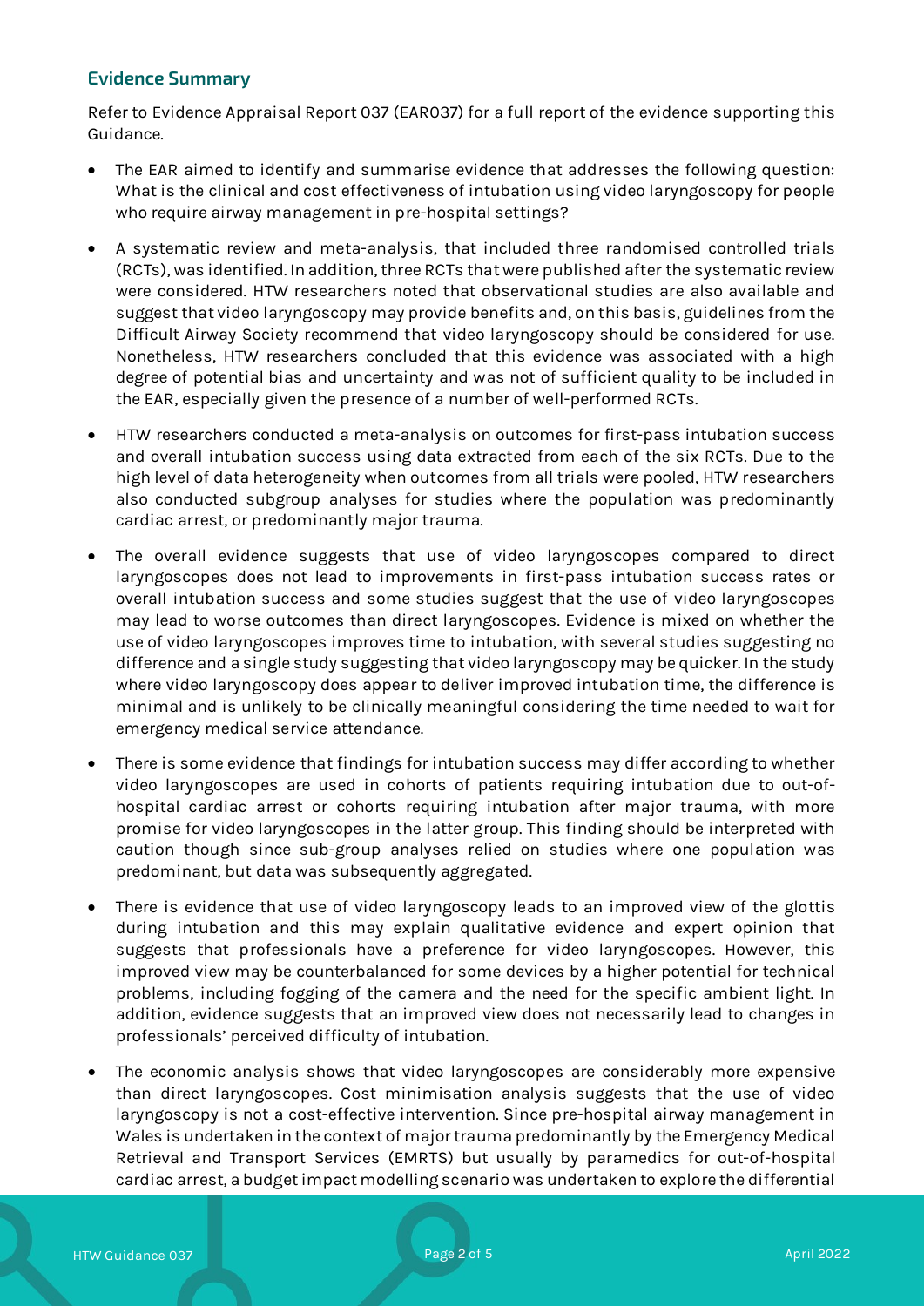cost impact of using video laryngoscopy by these different pre-hospital services. The results showed that even when considering the use of video laryngoscopy only by the EMRTS, the technology remains more expensive than conventional direct laryngoscopy, but the additional expense would be less than for routine adoption across all components of prehospital airway management service.

• The appropriate mechanism for patient and public input was considered. It was decided that given the nature of major trauma and the necessity of intubation if it is indicated, there would not be value in approaching patient groups for input. Our literature search did not identify any studies on patient issues and patient experience. In line with the view of the PPI standing group, it appears unlikely that this type of evidence would be available.

### **Appraisal Panel considerations**

- The Appraisal Panel were informed by clinical experts that in circumstances of out-ofhospital cardio-respiratory arrest, the use of a supra-glottic airway device is the most commonly used airway management strategy by paramedics in Wales and this reduces the need for intubation. This strategy is usually successful in securing the airway and failure is relatively rare, but can occur, for example if there is vomitus in the mouth. The circumstances when intubation might be considered by a paramedic to avoid the need for escalation to emergency tracheostomy are therefore relatively infrequent.
- The Appraisal Panel were informed by clinical experts that the EMRTS in Wales, which is staffed by senior clinicians with extensive experience of intubation, is usually responsible for managing major trauma patients in a pre-hospital setting and that drug-induced anaesthesia prior to intubation is often undertaken with the accompanying imperative to rapidly secure the airway. The EMRTS in Wales have used video laryngoscopy for several years and currently use the McGrath MAC device. Although the choice of direct or video laryngoscopy is available to EMRTS operators and is based on individual preference, it was reported by the experts that there is a strong preference for video laryngoscopy by those delivering the service and that video laryngoscopy is included in the EMRTS standard operating procedures.
- The Appraisal Panel considered the published evidence presented in the EAR as well as the additional evidence provided verbally and in writing by the clinical experts. They concluded that the evidence does not suggest significant clinical benefits when video laryngoscopy is used routinely in a pre-hospital setting. Furthermore, they noted that the routine provision of video laryngoscopy across emergency pre-hospital services in Wales would require significant financial investment. As a consequence, the Appraisal Panel concluded that video laryngoscopy should not be recommended for routine adoption to support intubation in prehospital settings in Wales.
- The Appraisal Panel carefully considered the use of video laryngoscopes by EMRTS in Wales. The Appraisal Panel were informed that this technology is considered, by clinical experts who are highly experienced in intubation, to be particularly valuable to support intubation in the context of difficult airways and in difficult practical circumstances, such as those encountered with major trauma. In these situations, anecdotal evidence suggests that the use of video laryngoscopy may be potentially life-saving and is safe. The Appraisal Panel also noted that investment in this technology by EMRTS has already been made in Wales. Consequently, the Appraisal Panel concluded that while the evidence does not support routine adoption of video laryngoscopy across pre-hospital services in Wales, its continued use by clinical experts in the EMRTS is supported for selected patients and in selected circumstances.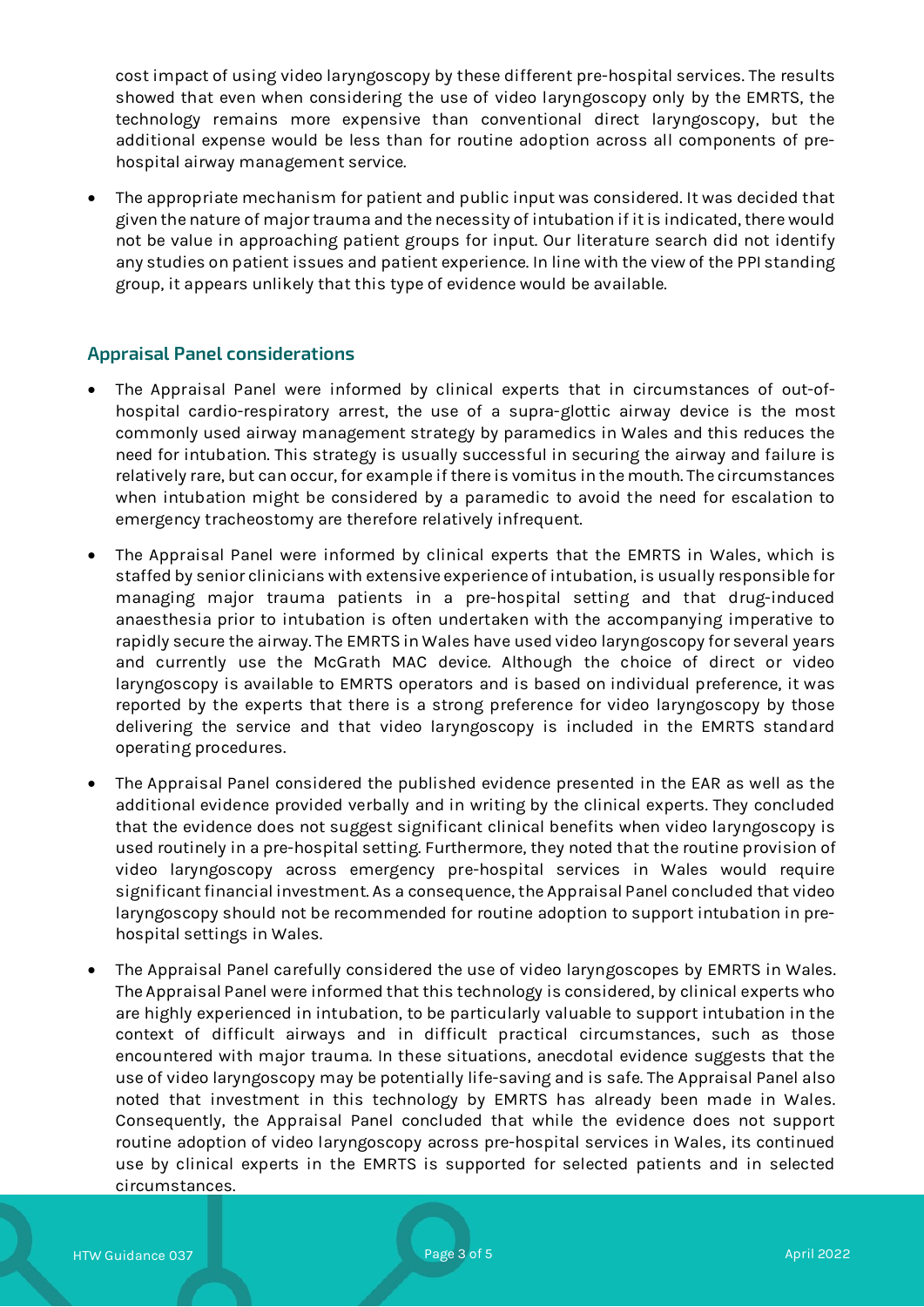• The Appraisal Panel were informed that the Welsh Ambulance Services NHS Trust (WAST) are currently reviewing the use of pre-hospital intubation by paramedics in Wales. This is in the context of some ambulance services in other parts of the United Kingdom removing intubation from the scope of paramedic practice in their area. The Appraisal Panel noted that the current guidance would therefore be relevant and helpful to WAST with its deliberations about the possible role of video laryngoscopy in the context of pre-hospital airway management.